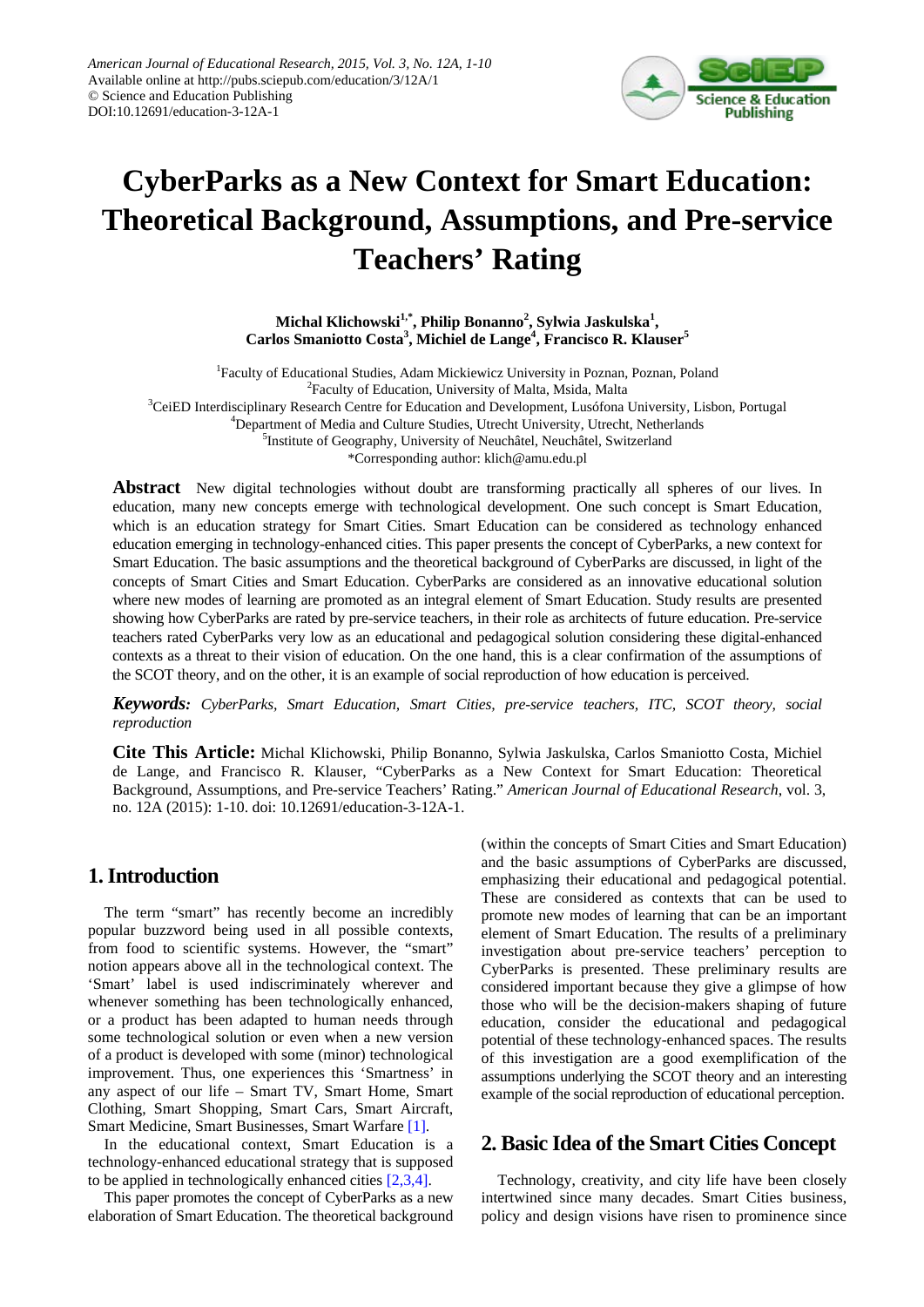the mid-2000s, following the so-called "creative city" policies of the late 1990s and early 2000s. Technology companies such as IBM, HP, CISCO, Microsoft and consultants like Accenture and McKinsey are forming Smart Cities coalitions with municipalities and knowledge institutions. Through Smart Cities agendas, they aim to improve services and liveability through ICTs and supporting infrastructures like urban labs. These policies address a variety of issues, including mobility, clean energy, water and food production and distribution, health, living and public participation [\[5\].](#page-7-2) It would be unfair to lump all Smart Cities together. There are considerable differences between early Smart Cities built from scratch, like Masdar in the Emirates and Songdo in South Korea, and cities like Barcelona, Amsterdam, or Bristol, that tend to develop far more people-centred agendas because they need to work within an existing urban fabric.

Smart Cities criticism attacks the ill-defined notion of "smartness", simplified views of "cityness", and their apolitical technocratic nature [\[6,7,8,9\].](#page-7-3) What does "smart" mean? Who is actually supposed to be smart? "Smart technologies" foster a logic of consumption, control, and capsularization [\[10\].](#page-7-4) The push for safety with CCTV and smart risk assessing algorithms turn cities into places of pervasive control and surveillance. Smart retails solutions, location based services and predictive algorithms push a consumerist view of urban life. And personal mobile technologies foster a culture of cocooning. However, city life and the urban experience are not only about control, efficiency, and predictability but also about encountering the unexpected and dealing with differences. Moreover, Smart Cities views tend to propose technological fixes to complex problems without empowering people to become "smart citizens[" \[7,10\].](#page-7-5)

Alternative notions have been proposed to address these asserted shortcomings, among others the "smart citizen" [\[7\],](#page-7-5) the "social city" [\[10\],](#page-7-4) the "playable city" and "playful city" [\[11\].](#page-7-6) In these people-centred views, the issue at stake is how to engage "smart citizens" with their urban environment and with each other. The challenge is twofold. On the one hand, it deals with how the already existing "smartness" of people can be leveraged, while on the other hand it promotes how people can learn to become smarter.

# **3. Smart Education – An Educational Strategy for Smart Cities**

Kim and Kim [\[12\]](#page-7-7) notice that Smart Education is defined according to different researchers' underlying different assumptions. However, in all these definitions the common factor is that Smart Education always involves the application of Information and Communication Technologies (ICT) in a way that makes learning more interesting and easier, and that Smart Education is a method that allows teachers to develop in their students competences that are indispensable for effective functioning in the reality of the  $21<sup>st</sup>$  century [\[12,13\].](#page-7-7) Smart Education is based on the five elements arising from the SMART acronym: (1) Selfdirected, (2) Motivated, (3) Adapted, (4) Resource enriched and (5) Technology-embedded [\[14\].](#page-7-8) Jang [\[15\]](#page-7-9) characterizes these elements in the following way:

1. Self-directed – "Characterizes the change in students roles as recipients to producers of knowledge and the

shift of teachers from deliverers of knowledge to learning assistants (mentors). To achieve this, online assessments, academic performance evaluations, and a self-directed learning system will also be implemented".

- 2. Motivated "Highlights the way in which SMART education will encourage students to take interest in learning. SMART Education emphasizes teaching and learning methods that promotes creative problem-solving and process-centred individualized assessment. Students' learning experiences will be transformed from the typical textbook-based to experience-based".
- 3. Adapted "Stands for the pursing of education through a customized educational system and a customized teaching and learning system. SMART Education strengthens the flexibility of the educational system and facilitates customized learning in connection with personal interests and future career aspirations. It also helps schools evolve from a place of delivering knowledge to a place that supports personalized learning according to students' levels and aptitudes".
- 4. Resource enriched "Describes the support for rich teaching-learning materials. From a cloud learning service, SMART Education provides free access to rich contents developed by public and private institutions and individuals in education, expands the joint use of domestic and overseas learning resources, and promotes collaborative learning through the contents delivery platforms".
- 5. Technology-embedded "Illustrates the use of the latest information and communications technology. SMART Education enables students to learn at anytime and anywhere through information technology. By building an educational environment that encourages student-centred learning, students are provided with diverse methods of learning tailored to self-selected areas of interest".

<span id="page-1-0"></span>

**Figure 1.** Evolution of ICT applications in education. In the first lines of each rectangle the name of a given educational application of ICT is stated, in the second lines – when it approximately started, and in the third ones – the devices that played a central role (on the basis of Jang [\[15\]\)](#page-7-9)

Smart Education is considered to be the most advanced stage of changing education through new ICT. Researchers underline that it is a result of an evolution of the educational application of digital technologies crystallized in solutions such as e-learning, m-learning and u-learning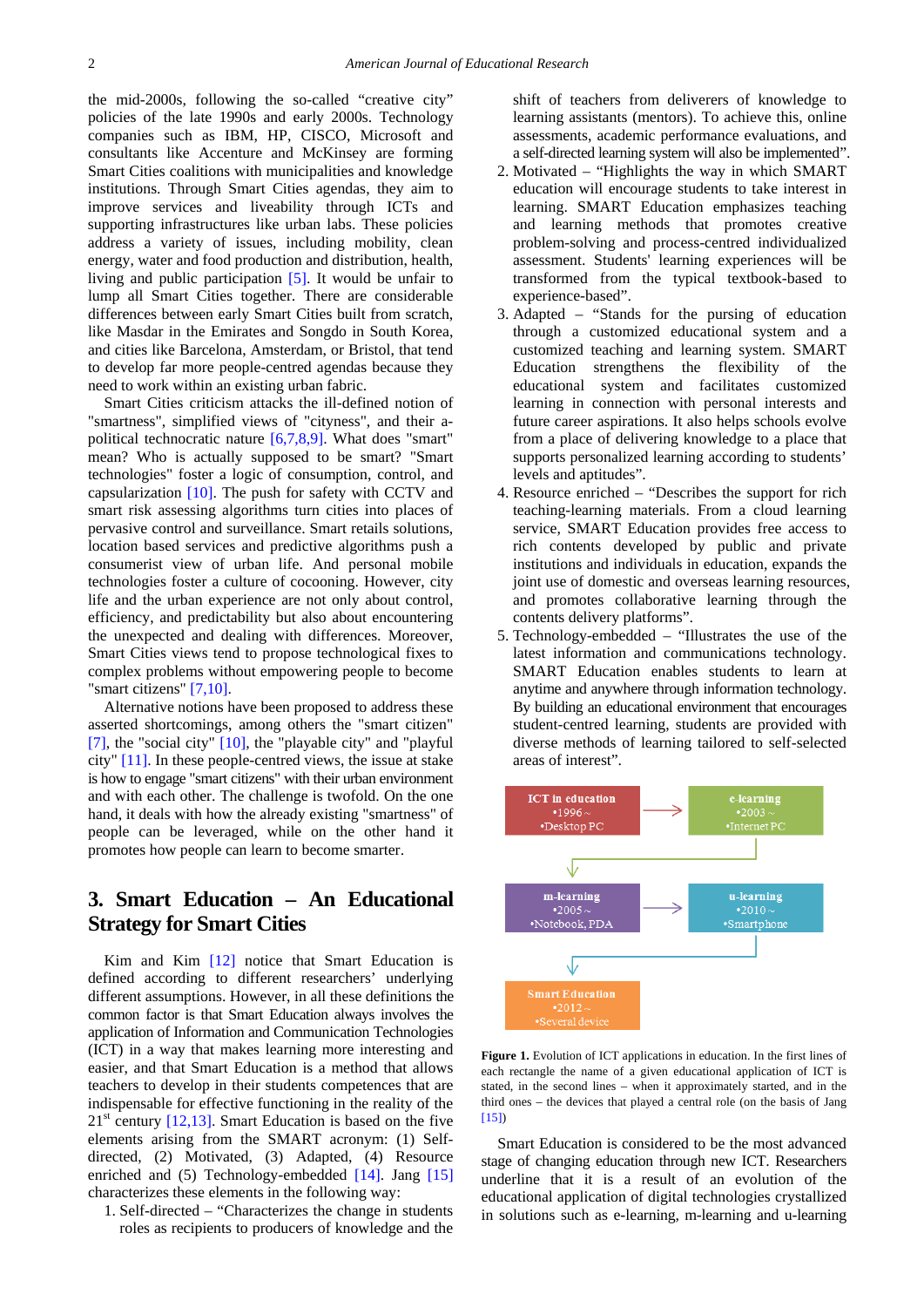[\(Figure 1\)](#page-1-0) [\[14,15\].](#page-7-8) As continually stressed by researchers, Smart Education is undoubtedly an important perspective of the modernization of educational systems that is directed at adjusting education to the requirements of the contemporary, rushed world, and at creating such a system of education that could survive the ongoing technological revolution  $[16,17]$ . Many studies confirm the effectiveness and appeal of Smart Education [\[18,19\].](#page-7-11)

The analysis of relevant literature leads to the identification of three basic pillars that support Smart Education: (1) Mobile Computing, (2) Digital Textbook and (3) Cloud Computing [\[14,15,20,21,22\].](#page-7-8)

- 1. Mobile Computing is a key technology of Smart Education because it constitutes the strategy of educating everywhere, according to student's individual preferences. Using smartphones, tablets and other portable devices, students can complete educational tasks in any place, even beyond the traditional school building [\[4,20,22\].](#page-7-12) Research conducted by Sykes [\[22\]](#page-7-13) show that using Mobile Computing in education increases students' effectiveness. A group of students who learnt a subject using their iPhones scored significantly better results in learning than a group that learnt the same subject without iPhones.
- 2. According to Jang [\[15\]](#page-7-9) a Digital Textbook is a "future-oriented", technology-enhanced and more attractive textbook. Apart from the function of a traditional textbook, Digital Textbook also plays the role of a notebook for self-directed studying, workbook and dictionary. It also contains various innovative learning aids [\[23\].](#page-8-0) Moreover, Digital Textbook uses very advanced technological elements, such as videos, animations, virtual reality, or hyperlinks. Digital Textbook is also very interactive, and as such adjusts itself to the aptitude, skills, and level of each student [\[15\].](#page-7-9) Digital Textbook functions in the environments of the so-called N-screen (sometimes called 3-screen, with reference to three fundamental contexts of use: Web, mobile, TV), so it can be used on every screen – of a computer, tablet, smartphone, TV etc. [\[14\].](#page-7-8)
- 3. Cloud Computing is a commonly used term that includes a number of ambiguities with regards to its definition. In its most simple form, Cloud Computing is a strategy of transferring various types of programs or materials from personal computer discs to a network (cloud), so that it is possible to use them in any place and on any device [\[14\].](#page-7-8) Cloud Computing is increasingly being introduced within educational systems as an attractive solution both from the perspective of school economy and teacher work convenience, as well as the effectiveness of learning [\[21\].](#page-7-14) From the education point of view, Cloud Computing in simple terms comprises a technological cloud where educational materials in different formats (text, film, sound etc.) are stored. In this cloud, applications and educational programs are installed, as well as communication tools used by the various stakeholders in Education (students, teachers, parents, school authorities etc.). From technological perspective, this cloud is available on all devices (smartphones, computers, TV sets etc.), which makes the process of learning possible everywhere, anytime [\[15,21\].](#page-7-9) Many

studies confirm that introducing Cloud Computing to education ensures lower educational costs, better security and faster exchange of information and knowledge, makes the learning process more attractive and increases its effectiveness [\[24,25,26,27\].](#page-8-1)

[Figure 2](#page-2-0) represents the concept of Smart Education supported by these three technological pillars .

<span id="page-2-0"></span>

**Figure 2.** Technological pillars of Smart Education

The concept of Smart Education based on the identified technological pillars serves as a good organising model for 'CyberParks' – the proposed innovative instance of Smart Education.

# **4. CyberParks as a New Context for Smart Education**

We are used to see people relaxing in parks with newspapers and books, and now increasingly with smartphones and tablets. The digital has become part of our outdoor lives and that trend is set to continue [\[28\].](#page-8-2) But there is another trend to take into consideration – the fact that many of us really prefer to stay inside and be worldwide connected via internet. This leads to the new challenge of how we can capitalise on our newfound love of the wired life to encourage more people to go outside. Will a park ascribed with digital values persuade us to act in this way? The intertwining of digital media technologies (smartphones, tablets, Wi-Fi connections) with the public open spaces (parks, gardens, squares, plazas, etc.) is not new, not yet fully investigated, but is already challenging ICT experts, landscape architects, urban designers, social and education scientists.

Tackling this challenge is in the core of the Project CyberParks [\[29\]](#page-8-3) that explores how digital media can become an attraction to bring people outdoors enticing them to lead an active and healthy life style and getting them engaged in different forms of learning in these public open spaces. On the other hand, the project reflects on how digital media and technology can be employed to analyse the design, production, development, and use of urban spaces and how this activity opens new research perspectives. Smaniotto Costa [\[30\]](#page-8-4) discuss extensively the functions and values of public spaces from different aspects, and concludes that having different characteristics, public open spaces carry out different functions and provide diverse benefits in different ways to different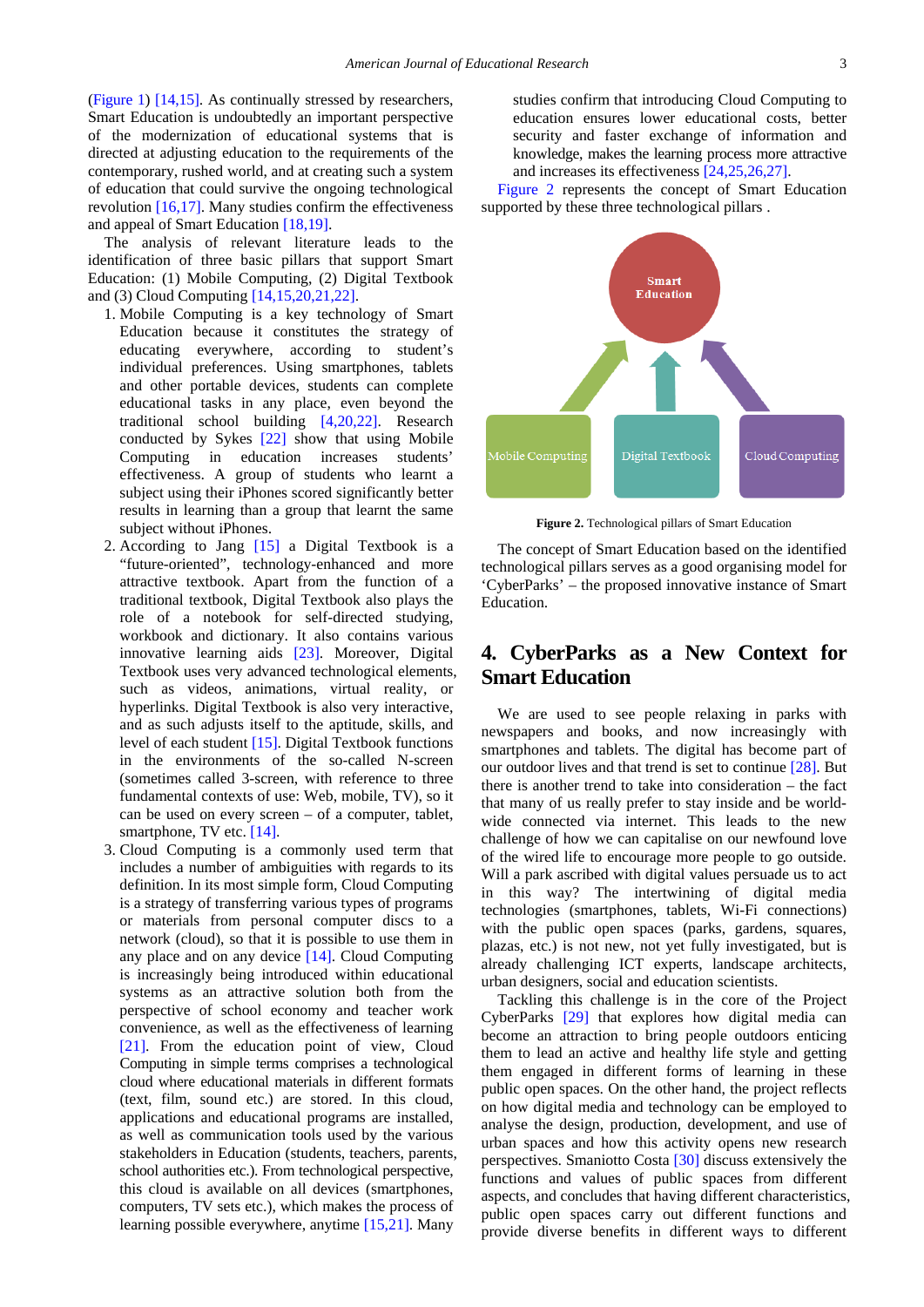users. It is well recognised that public open spaces increase the satisfaction and the quality of life of the population.

Another core question is about the contribution of digital technologies in transforming our cities into more social places, rather than just high-tech environments. To do so it is necessary to explore CyberParks, the real public space mashed-up with digital technology and as places for recreation, gathering, and encounter with other people, for social and cultural expressions or demonstrations. Moreover, it is necessary to consider that digital devises cause and enable innovative outdoor social practices, which challenge experts to integrate them in design, policies, and research aiming at the production of more responsive and inclusive urban places.

In the Project CyberParks, an ICT tool consisting of a smartphone application (app) and a web service is being tested. This app, called WAY CyberParks (Where Are You) tracks the way people use the space, allowing them to get contextual information and to send suggestions or complains about the spaces they are interweaving. At the same time, the web-based tool monitors the way people use the space in real time allowing researchers to visualize user's path and linking it to demographic data such as gender, age, occupation, or reason for visiting the space. This app is an attempt to use ICT to better understand how people use public open spaces and to investigate the crucial elements to be responded by design, research, and policy making aiming to produce more responsive, stronger, safer, and inclusive cities.

From an educational perspective, the Project CyberParks strives to create a strategy for incorporating digital tools in public spaces, to transform them into interactive and immersive learning environments capable of increasing social, communicative, and possibly collaborative skills. CyberParks are meant to be outdoor spaces that promote technologically supported learning and education.

Learning in open environments such as CyberParks is profoundly different from that occurring in formal contexts like the classroom. Didactical approaches characterise most of the activities implemented in class, although elements of constructivist (learning through exploration, experimentation, and collaboration) and constructionist (learning by designing) may also be included. On the other hand, learning in CyberParks draws more on a connectivist epistemology [\[31\]](#page-8-5) that focusses on connections created through digital technologies while visitors follow their learning interests by interacting with domains of knowledge, related conceptual artefacts [\[32\],](#page-8-6) co-learners, experts, and communities of practice. Thus, the underlying epistemology, pedagogy, and contextual characteristics of these two pedagogical scenarios are disparate and many times contrasting.

From an epistemological perspective, there is a shift from knowledge representation and simulation characterising didactical approaches to direct experience through immersion and embodiment in open exploratory contexts like CyberParks. In classroom situations, static or simulationbased representations of objects or processes are negotiated. Many times digital tools are used to create very faithful simulations of objects, process, or contexts (including natural and urban spaces), assuming a direct positive correlation between degree of authenticity, and learning. Yet this comprises learning through indirect experience using static or animated representations. Learning in CyberParks is the outcome of an immersive technologyenhanced highly interactive activity through which knowledge is acquired, created, and shared. This immersive approach leaves in learners, not only memory residues, but most important a network of internal and external inter-connections. Each immersive learning activity in technology-rich open spaces creates intraindividual connections with learner's sensory-motor, cognitive, affective and conative systems that describes the idiosyncratic experience in that particular place at a specific time under specific external conditions. It also creates inter-individual connections that describe the social experience comprising both interactions with people sharing the same physical space and those mediated through on-line social networking.

Learning in CyberParks is also distinguishable in a range of pedagogical characteristics that describe its organization and management. Learning in class is teacher-structured, teacher-managed and predominantly teacher-assessed. Learning in CyberParks is not prescribed – it is primarily learner-created, learner-managed and evaluated. It moves away from set curricula and the execution of planned activities, evolving more through self-managed interactions and improvised personal learning plans. Technology is exploited, not to simulate learning in an environment, but to enhance the immersion, interaction and connectedness of the learner with the surrounding and distant environment. "When mediated through technologies, e.g. by means of mobile and locative media, the surrounding physical environment and the digital environment can be dynamically merged into augmented, ad-hoc Personal Learning Environments.... which are not permanent, but created ad-hoc and adjusted dynamically by connecting virtual and physical spaces" [\[33\].](#page-8-7)

While classroom learning is very static and confined, learners in CyberParks are provided with enhanced mobility, interaction, and control possibilities. This dynamic environment gives rise to the phenomenon of glocality – where "the local and the global coexists" [\[34\].](#page-8-8) Mobility and interaction in CyberParks is manifested along different dimensions. Sharples et al. [\[35\]](#page-8-9) differentiate between mobility in the physical space, mobility of technology, mobility in conceptual space, mobility in social space and mobility in time. Through this mobility, learners are able to capture and share personal learning experiences in new way that enable new forms of learning across multiple context[s \[33\].](#page-8-7)

In this connectivist setting, learning in CyberParks manifests itself in different interactive learner-managed experiences mediated by the existing technological infrastructure and mobile personal digital devices such as electronic tablets, smartphones, and wearable digital gadgets. Thus, learning is the outcome of different dimensions and levels of interaction. Interaction through technology with the physical and social environment is characterised by multi-channel, multi-objective, and multi-context learning [\[36\].](#page-8-10) Using GPS or Wifi-enabled devices, together with task-dedicated apps, Cyberpark users can interact through various communication channels and actively participate in multi-directional conversations. Crowd learning [\[33\]](#page-8-7) harnesses the knowledge of many people and utilizes "the power of the masses" to support learning experiences. Apps like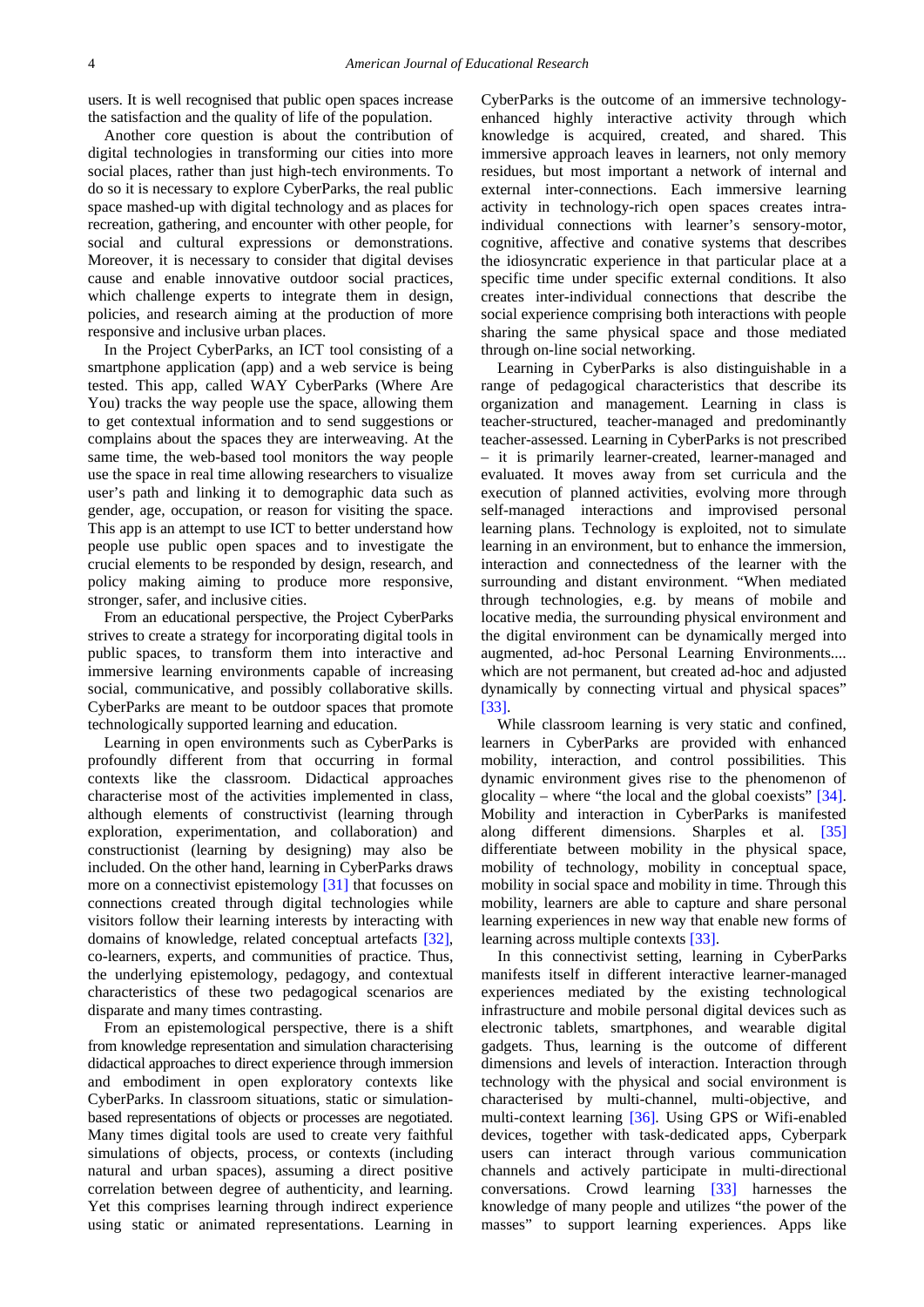"Foursquare 8.0" and its companion "Swarm" create information flow between the crowd and the learner, and the expertise of the crowd can be accessed anytime and anywhere on learner's personal device.

Such dynamic and immersive combined physicaldigital environment is capable of supporting multipleobjective learning enabling learners to follow personal, idiosyncratic objectives and learning patterns. At one moment it could be an information-seeking interaction using an augmented reality approach through the app Aurasma, followed by an exploratory activity on the same app that attempts to establish relationships between concepts, ideas, or events. Playful learning is another learning approach mediated by pre-designed systems interactive systems or Apps that introduces the competitive and fun elements in the learning experience. The app WAY CyberParks can be used to promote citizen enquiry [\[35\]](#page-8-9) to blend inquiry-based learning with active citizenship as a way to create knowledge and awareness about relevant social issues.

The intensive and extensive interaction possibilities created by the integration of digital technology in open physical environments leads to multi-context learning, which enables not only learning anywhere and anytime, but also combining physical and virtual spaces transforming urban elements into learning resources [\[36\].](#page-8-10) Sharples et al. [\[35\]](#page-8-9) refers to this as Seamless learning that extends the learning experience beyond the boundaries of across time and location, blending learning with everyday life. Geolearning is an instance of seamless learning that utilizes context-aware and position-based technologies to add interactive points and layers of digital information to physical spaces, which offers the possibility of interconnecting locations and social settings, and facilitates the exchange of information across contexts. For example both apps, Aurasma and WAY CyberParks could connect learning contexts by moving themes explored in the classroom to outdoor settings from which further data, observations, media footage and context analysis are taken back to the classroom to enrich lessons and elaborate the learning experience.

In considering CyberParks as connectivist learning contexts that can be easily customised to personal learning environments, there is a need for a paradigm shift in learning design approaches. Current prescriptive learning design models are inappropriate to capture the complexity, dynamism and unpredictability of learning in CyberParks. Learning design models that empower learners to design and organise their mobile learning experience are more applicable for these technology-rich, highly interactive, evolving scenarios. The role of teachers and learning designers thus shifts from prescribing (instructional) activities, on basis of identified needs, to providing the digital (pedagogical) infrastructure and resources to be used by the learner for designing and managing one's personal learning plan and environment. It is not a prescription based on task and content analysis but one based on analysis and identification of learning processes and interactions that will underpin potential learning experiences [\[37\].](#page-8-11) Moving beyond designing structured activities, dimensions and levels of interactions are used as design elements to develop possible patterns of interactions made available to visiting learners who will use them to develop their seamless, inquiry-based, playful, glocal learning experience. This design approach also makes use of emerging technologies and digital resources, which are evaluated and employed in CyberParks (Smart City learning), considering the learning processes, they are capable of mediating that will eventually empower learners to develop their (ad hoc) learning plan and experience.

CyberParks can thus be considered as new context for Smart Education. Learning in CyberParks will be selfdirected and thus extremely attractive, which will make students very motivated to learn. Learning tasks and contexts will be adapted to student's preferences and will be based on natural and technologically enriched resources that give the opportunity to learn using portable digital devices. CyberParks also stimulate cooperative learning while linking formal with informal educational spaces, thus referring to two key postulates of Smart Education [\[38\].](#page-8-12)

At this stage, the Project CyberParks has not yet formulated precise, methodical educational solutions that would show detailed elements of how to work with students in the public spaces with the use of ICT. It is possible, however, to state now – as tried to demonstrate – that CyberParks seem to be a new and interesting context for developing the Smart Education concept. In this context, it seems important to learn how pre-service teachers rate CyberParks considering their critical role in the future adoption of such technology-intensive solutions in education.

# **5. How do Pre-service Teachers Rate the CyberParks? SCOT Theory's Perspective**

The theory about the Social Construction of Technology (SCOT theory) proposes that the way of rating new technologies is socially construed in social groups who create their own assessment of new technologies. Each social group shows a certain fear of such new technologies whose application can disrupt the current way of the group's functioning (irrespective of whether the change will be objectively positive or negative). Thus, the SCOT theory shows that at the moment of implementing innovative technologies, very often a conflict is created between the promoters of that particular technological innovation and their potential recipients [\[39-46\].](#page-8-13)

In educational context, studies show for example that a group of teachers rates poorly such new technologies that have not yet been used in education but have the potential to significantly change its traditional model [\[47,48,49\].](#page-8-14) Our study confirms the assumptions of the SCOT theory in the context of rating technologies by pre-service teachers. They rate very poorly those new digital technologies that interfere with the adopted teaching model, and rated highly those technologies that can be applied without modifying significantly their pedagogical approach [\[50\].](#page-8-15) Thus, the SCOT theory shows that the perceptions about education and learning are reproduced within given social layers. Pre-service teachers reproduce the approach to education that they learnt and developed from their own school experiences. In context of technology, this reproduction is manifested as built-in fear to digital technologies that are perceived as revolutionary to education by changing its internalized representations,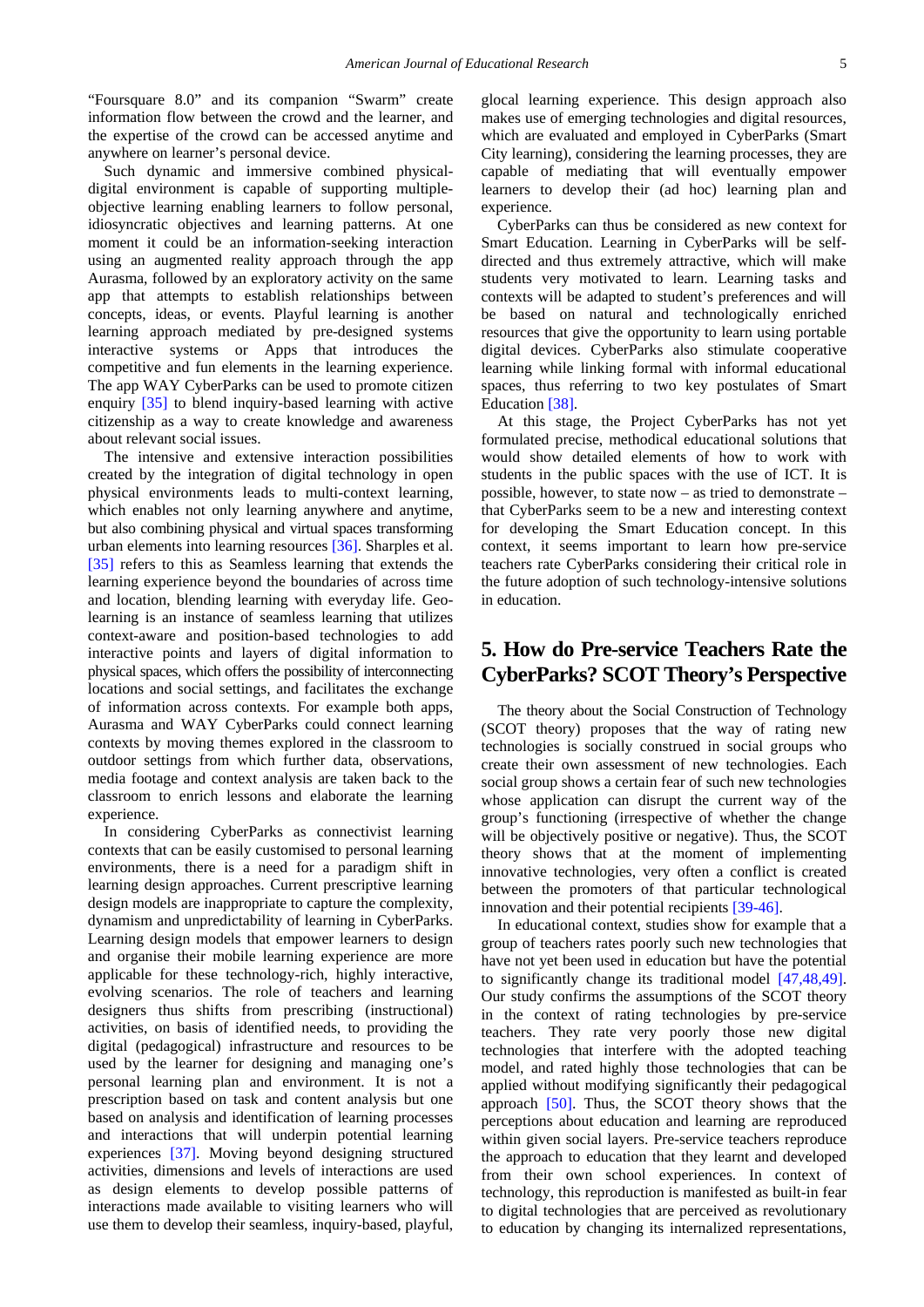such as paper textbooks, school rooms, formally defined learning spaces etc [\[51,52\].](#page-8-16)

By analysing the educational dimension of the Project CyberParks, it is difficult to reach a consensus about whether CyberParks is a technological solution that can seem to be revolutionary for education or rather technology serving as a support for traditional forms of teaching and learning. Learning in public spaces with the use of technology can be perceived as a modification of educational space and educational resources, but also as a technological extension of traditional outdoor education [\[53\].](#page-8-17)

Therefore, it was decided to verify how pre-service teachers – those who will decide which technological solutions will be adopted in future education – will rate CyberParks. This investigation was guided by the following research question: Are CyberParks a solution that belongs to the ICT solutions, which modify the traditional model of education, or maybe to the group of the ICT solutions that enrich this model without transforming it radically?

#### **5.1. Method**

#### **5.1.1. Participants**

One hundred twenty pre-service teachers from Adam Mickiewicz University in Poznan (Poland) participated in this study.

#### **5.1.2. Procedure**

In this study, conducted in January 2015, the preservice teachers were asked to rate five new ICT solutions they were not familiar with. A five-point rating scale was used, where "1" stands for "very low opportunity for education", and "5" for "very high opportunity for education". Each ICT solution was presented in the form of a multimedia presentation. The ICT solutions presented during the study were selected in such a way so that two of them (A set) included the solutions that would enrich traditional educational situations, and the other two (B set) would include those solutions which would significantly transform the traditional educational situations.

The ICT solutions of the A set included:

- 1. Augmented Paper Systems. Augmented Paper Systems is an approach for using ICT to modernize the traditional, paper-based educational tools – without denying it, with the addition of the digital dimension [\[54\].](#page-8-18)
- 2. Massive Open Online Courses. MOOCs is a strategy of using the idea of traditional educational activity in the ICT courses, usually free and available for everyone [\[55,56,57,58\].](#page-8-19)

The ICT solutions of the B set included:

- 1. Web-Based Science Learning Environment. Web-Based Science Learning Environment is a strategy of using ICT in such a way so that it is possible to transfer (partially or totally) science content (of every educational level) to an online environment [\[59\].](#page-8-20)
- 2. Support for Educational External Knowledge about Tools in the Web of Data. SEEK-AT-WD is a strategy of using ICT in such a way so that it is possible to build an Internet platform on which teachers can gather descriptions of ICT, conduct the pedagogical evaluations and create the pedagogical

strategies of using and constructing ICT in order to use them in education in a better way. SEEK-AT-WD is such a use of ICT, which not only intensifies the process of introducing ICT to education, but also significantly transforms the traditional concept of teacher knowledge [\[60\].](#page-8-21)

The ICT solutions were presented to the participants in a random order, whereas the last proposed ICT solution was CyberParks. A more detailed description of these ICT solutions, together with a justification for such division is discussed in Klichowski and Smaniotto Costa [\[50\].](#page-8-15)

The aim of this study was to compare the ratings of CyberParks with the ratings of the ICT solutions of the A set and of the B set and to describe which of these sets CyberParks belong to.

#### **5.1.3. Data Analysis**

The normality of distribution for each rating was tested using IBM SPSS for Windows version 22. Since the normality was not confirmed (Kolmogorov-Smirnov test: all  $p < 0.05$ ), the non-parametric Mann-Whitney *U* test was applied. The results were evaluated with a 99% confidence interval and  $p < 0.05$  significance level.

#### **5.2. Results**

As shown in [Table 1](#page-5-0) and in [Figure 3,](#page-5-1) there was a significant difference between the ratings for the A set and those for the B set. Respondents rated the ICT solutions from the A set higher than those of the B set. Therefore, it can be assumed (in accordance with the SCOT theory) that the study group better rates those ICT solutions whose application does not put at risk the traditional educational model.

| Table 1. Mean rating for the A set and B set |  |
|----------------------------------------------|--|
|----------------------------------------------|--|

<span id="page-5-1"></span><span id="page-5-0"></span>

**Figure 3.** Mean rating for all analyzed ICT solutions. ICT solutions from the A set are marked in blue, and ICT solutions from the B set are marked in red

As shown in [Table 2](#page-6-0) and in [Table 3,](#page-6-1) subjects rate CyberParks as a solution that corresponds with ICT solutions from the B set – the ratings of CyberParks are significantly different from the ratings of the A set and are not significantly different from the ratings of the B set. Therefore, one can assume (in accordance with the SCOT theory) that the study group perceives CyberParks as a solution that modifies the traditional educational model.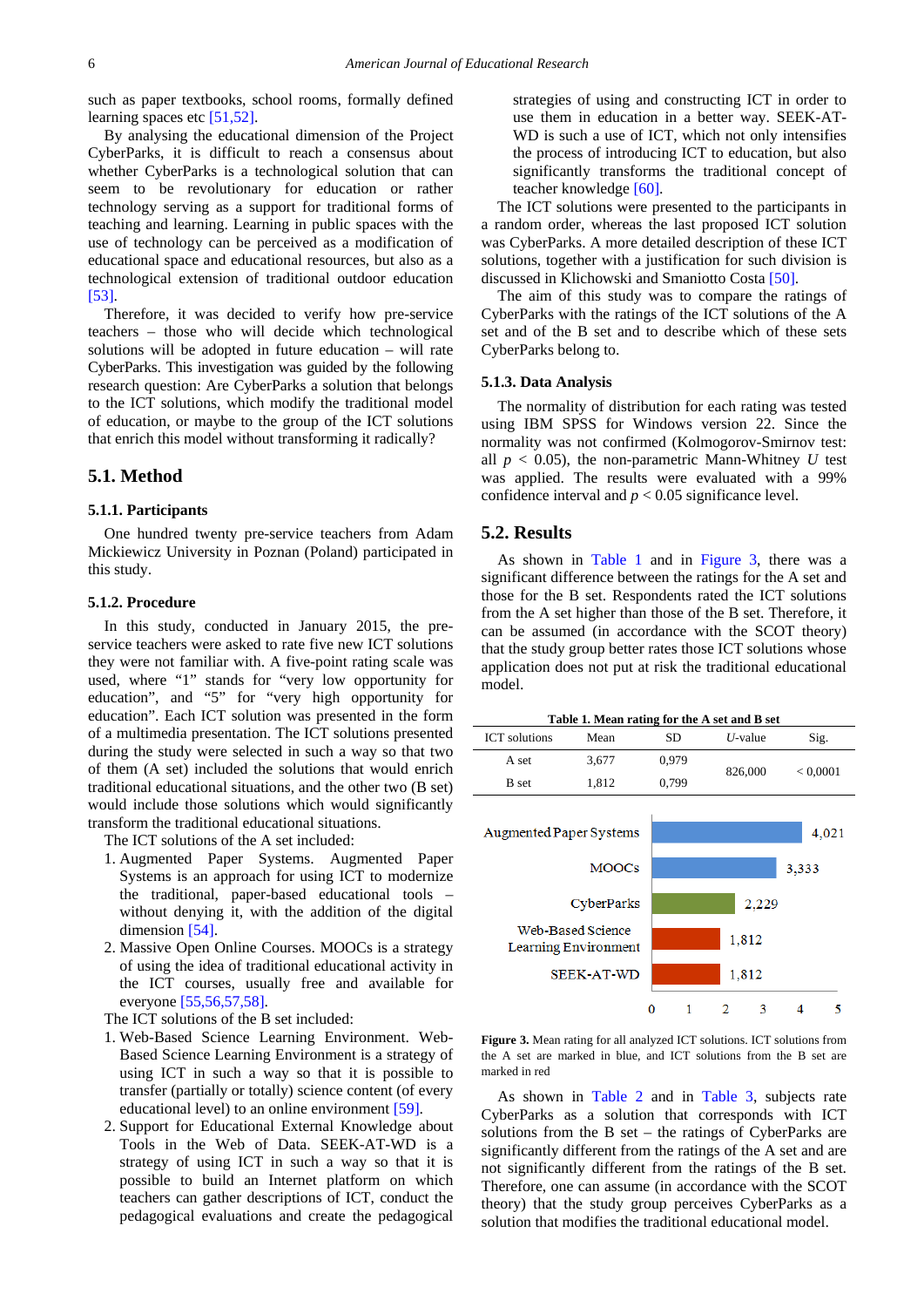<span id="page-6-0"></span>

| Table 2. Mean rating for the CyberParks and A set |       |       |            |          |  |  |
|---------------------------------------------------|-------|-------|------------|----------|--|--|
| <b>ICT</b> solutions                              | Mean  | SD    | $U$ -value | Sig.     |  |  |
| CyberParks                                        | 2.229 | 1,225 | 886,500    | < 0,0001 |  |  |
| A set                                             | 3,677 | 0.979 |            |          |  |  |
|                                                   |       |       |            |          |  |  |
| Table 3. Mean rating for the CyberParks and B set |       |       |            |          |  |  |
| <b>ICT</b> solutions                              | Mean  | SD    | $U$ -value | Sig.     |  |  |
| CyberParks                                        | 2.229 | 1,225 | 1934.500   | 0,097    |  |  |
| <b>B</b> set                                      | 1,812 | 0,799 |            |          |  |  |

#### <span id="page-6-1"></span>**5.3. Discussion**

This preliminary investigation shows that pre-service teachers rate CyberParks relatively low; they do not see this solution as a high opportunity for education. Thus, according to the assumptions of the perspective of the SCOT theory, they perceive CyberParks as one of those ICT solutions whose educational application modifies too much the traditional model of education that they know comprising the traditional educational space, forms, materials, and methods.

This result corresponds with the outcomes of a previous study where the same five-point rating scale was used. This also shows that pre-service teachers rate the concept of Smart Education very poorly (mean rating = 1.292). Pre-service teachers are afraid of Smart Education, as they perceive it too radical, too dependent on new ICT, and too distant from the model of education that they know [\[50\].](#page-8-15)

Interestingly, a number of studies show that pre-service teachers have a general positive attitude towards new ICT [\[61\].](#page-8-22) Other research show, however, that they are often afraid of the educational application of those new ICT [\[62\].](#page-8-23) In this context, the interesting study by Barak  $[63]$  is very relevant as it claim that pre-service teachers are afraid in using ICT in their educational setting, as it will weaken their authority in the classroom because of their comparatively weaker technology skills in relation to their students. However, it seems above all that pre-service teachers feel more comfortable in reproducing the education concept that they built during their personal educational development. Low ratings of ICT solutions that modify education, such as Web-Based Science Learning Environment, SEEK-AT-WD or Smart Education and CyberParks are thus not a result of a general negative attitude of pre-service teachers towards those solutions, but of the social reproduction of their perceived educational model.

This study had a number of limitations. The most important one is that the study sample was small and limited to one institution. There were also no measurements in the control groups, which could show how the preservice teachers' ratings compare with the ratings of students' population. It would also be very important to complement the procedure applied with the technique of in-depth interview, which would show the detailed context for the ratings given by pre-service teachers. One recommends carrying out a new study that controls for these limitations.

In trying to formulate practical conclusions from this investigation, reference should be made to the context of social reproduction of educational perceptions, with focus on its technological dimension. It is important to counteract a situation when pre-service teachers reproduce the educational

strategies that they know and refuse to accept innovative ways of changing education. We live in times characterised by rapid change in a highly digitalized world. In this context, education should also change rapidly to adjust to the requirements (also those technological) of contemporary reality by exploiting the educational potential of new ICT solutions. It thus seems necessary to modify the educational strategy of pre-service teachers, so that it is firmly based on technological knowledge. It seems invaluable in this context to introduce the TPACK model (the Technological, Pedagogical, and Content Knowledge model) in preservice teacher's education. This model proposes making technological knowledge an obligatory part of the preservice teacher's education in order to combine it with content knowledge and pedagogical knowledge [\[64,65\].](#page-8-25) Kabakci Yurdakul and Coklar [\[66\]](#page-8-26) state that TPACK "refers to the teacher's knowledge of effective and efficient use of technology to increase the effectiveness and quality of instruction in the whole teaching process from planning to evaluation in the process of teaching a specific content". It should be highlighted, without the detailed description, that TPACK is a very advanced model, representing a "techno-pedagogical approach" to educate pre-service teachers [\[66\].](#page-8-26) However, as Koh and Chai [\[67\]](#page-8-27) demonstrate, there are still no precise guidelines as far as its application is concerned.

## **6. Conclusions**

CyberParks, as this paper attempts to demonstrate fits the scope of the Smart Education concept and fulfil its assumptions. First, CyberParks make students become active creators and managers of their own learning experience. In this process teachers become the guides of this process, changing the traditional understanding of the transmission of knowledge into its searching and coconstruction. As a consequence, their major role will be to encourage students to learn by making learning attractive. CyberParks can provide customised learning approaches capable of adjusting to the needs and interests of an individual while giving them access to vast information and learning resources through their mobile devices.

Technology-mediated learning proposals like CyberParks are characterized with great educational potential. They provide an answer to the drive, so typical of contemporary times, promote individualize learning, motivate students and broaden the contexts of learning and teaching. They reflect educational needs that continually emerge in the world of technological enhancements.

The results of this investigation give a different picture, showing that pre-service teachers underestimate the educational potential of CyberParks.

Pre-service teachers' reluctance towards such a type of solution can be explained by referring to the theory of social reproduction of how education is perceived. In their work, teachers reproduce their constructed theories of professional roles, which will subsequently influence their pedagogical decisions for their classroom [\[68\].](#page-8-28) These private theories are also called hidden theories [\[69\],](#page-9-0) because one is not always conscious of them, yet they play the role of scientific theories by ordering one's reality and indicate ways for organising thoughts and actions. Usually, it is the transmission model of teaching that is reproduced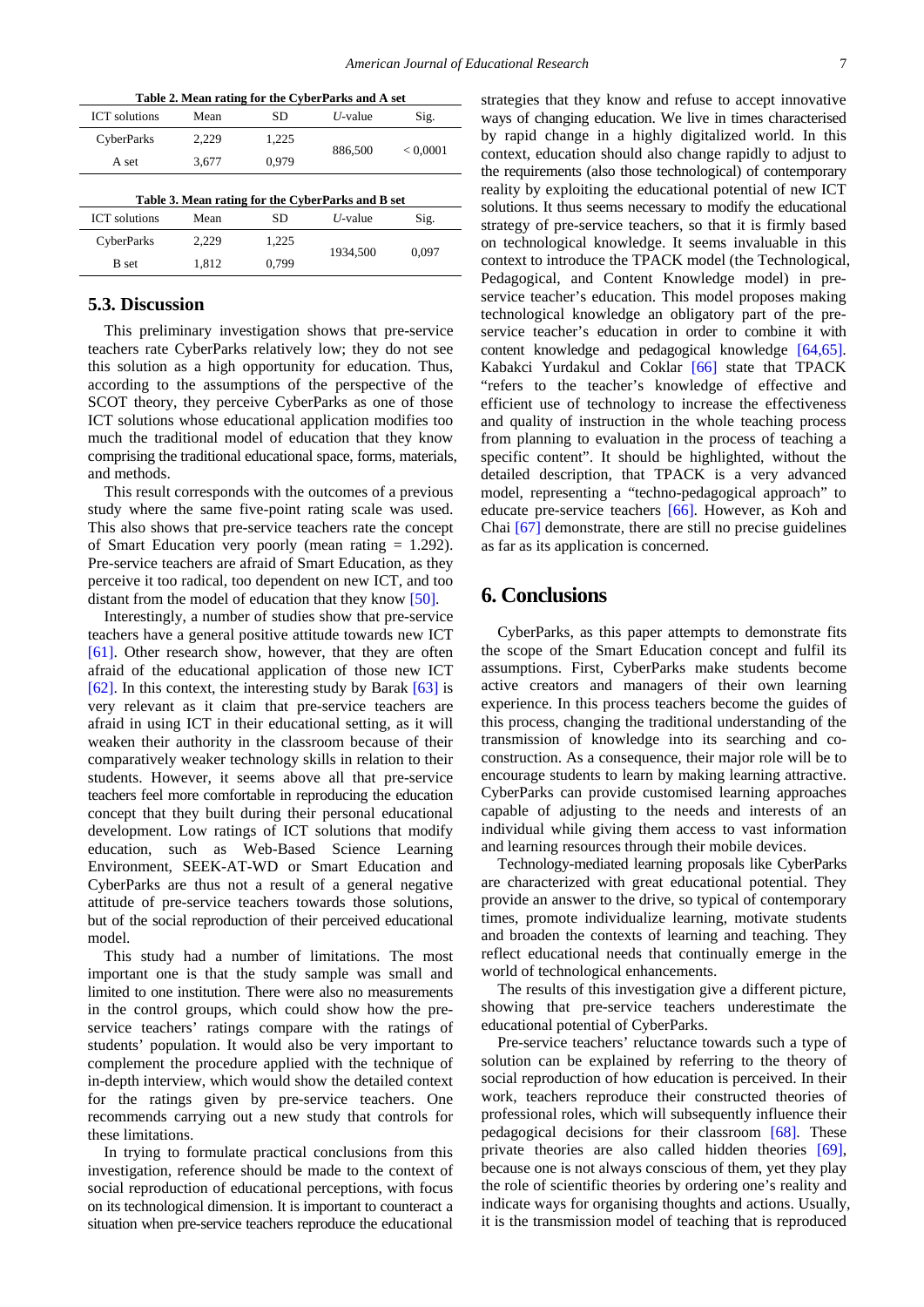[\[70,71\].](#page-9-1) In this model, the role of the teacher is identified with giving ready-made solutions to problems, and transmitting knowledge in a clear and ordered way [\[72\].](#page-9-2) As CyberParks do not proposes a well-structured linear mode of learning, it does not fit into this (teaching) concept. The traditional approach to teaching present in pre-service teachers' own school experiences is rooted so deeply that it dominates the knowledge acquisition and organisation during their professional development [\[73\]](#page-9-3) and for this reason, it is reproduced in their teaching practice. This is confirm by the Teaching and Learning International Survey (TALIS) report based on data obtained from comparative studies carried out in 23 countries using a sample of 70,000 teachers. Among various themes, this study explore professional development, teacher beliefs, attitudes and practices. Teachers from most of the countries participating in the survey report using traditional practices aimed at transmitting knowledge in structured settings much more often than they use student-oriented practices, such as adapting teaching to individual needs. The report also refers to the very limited use of technology learning activities that require deeper cognitive activation of students [\[74\].](#page-9-4)

Studies indicate many causes for the prevalence of the transmission model in pre-service teachers' frame-of-mind. Apart from their own educational experience, this predominant mentality results also from the conscious selection of an easier way to impart knowledge (accompanying a student in achieving knowledge is more demanding than providing it in the form of ready-made scripts) and the lack of sufficient professional preparation (going beyond this model requires practice and firm theoretical and methodological background) [\[75\].](#page-9-5) Preservice teachers declare for example that they would like to use new methods in learning, such as game-based learning. However, these declarations are accompanied with fear related to the possibility of failing to design both an age and a content appropriate game [\[76\].](#page-9-6) The reason for such statement is that school teachers and teacher candidates feel incompetent in using digital media. On the other hand, one important finding of a study on the possibility of using new media in language teaching is that teacher candidates find the digital media practices in teacher education insufficient, they feel thus unprepared to take up such activities [\[77\].](#page-9-7)

Implementing new models in teaching and learning is thus as important as changing teachers' and pre-service teachers' approaches to them. The potential of solutions such as CyberParks will be unused if teachers and preservice teachers will not open themselves to educational experiences that go beyond their idiosyncratic concepts of students, school and teaching. As this paper proposes, applying the Technological, Pedagogical and Content Knowledge model (TPACK) to pre-service teacher's education can be useful in changing this approach.

### **Acknowledgement**

The study was supported by European Cooperation in Science and Technology Action: *Fostering knowledge about the relationship between Information and Communication Technologies and Public Spaces supported by strategies*  *to improve their use and attractiveness (CYBERPARKS)* (TUD COST Action TU1306) and was conducted in cooperation with The CyberParks Task Group: Learning in Technology-Enhanced Open Spaces (LiTEOS).

## **References**

- <span id="page-7-0"></span>[1] Miller, M., The Internet of Things: How Smart TVs, Smart Cars, Smart Homes, and Smart Cities Are Changing the World, Pearson Education, Indianapolis, 2015.
- <span id="page-7-1"></span>[2] Albino, V., Berardi, U. and Dangelico, R.M., "Smart Cities: Definitions, Dimensions, Performance, and Initiatives," Journal of Urban Technology, 22(1). 3-21. 2015.
- [3] Fariborzi, E., "Increasing Creativity in Virtual Learning Space for Developing Creative Cities," International Journal of Academic Research, 7(1). 99-108. 2015.
- <span id="page-7-12"></span>[4] Rothman, R., City Schools: How Districts and Communities Can Create Smart Education Systems, Harvard Education Press, Cambridge, 2007.
- <span id="page-7-2"></span>[5] Hollands, R.G., "Will the real smart city please stand up? Intelligent, progressive or entrepreneurial?," City, 12(3). 303-320. 2008.
- <span id="page-7-3"></span>[6] Greenfield, A., Against the smart city (The city is here for you to use Book 1), Do Projects, New York, 2013.
- <span id="page-7-5"></span>[7] Hemment, D. and Townsend, A., Smart Citizens, Future Everything Publications, Manchester, 2013.
- [8] Bell, S., "System City: Urban Amplification and Inefficient Engineering," In: M. Gandy (ed.), Urban Constellations, Jovis, Berlin, 2011.
- [9] Söderström, O., Paasche, T., and Klauser, F., "Smart Cities as corporate storytelling," City, 18(3). 307-320. 2014.
- <span id="page-7-4"></span>[10] de Lange, M. and de Waal, M., "Owning the city: new media and citizen engagement in urban design," First Monday, 18(11). 2013.
- <span id="page-7-6"></span>[11] de Lange, M., "The Playful City: Using Play and Games to Foster Citizen Participation, "In: A. Skaržauskienė (ed.), Social Technologies and Collective Intelligence, Mykolas Romeris University, Vilnius, 2015.
- <span id="page-7-7"></span>[12] Kim, S.Y. and Kim, M.R., "Comparison of Perception toward the Adoption and Intention to Use Smart Education between Elementary and Secondary School Teachers," Turkish Online Journal of Educational Technology, 12(2). 63-76. 2013.
- [13] West, R., "Smart Education Tax Moves," Journal of Accountancy, 194(3). 81-85. 2002.
- <span id="page-7-8"></span>[14] Kim, B.H. and Oh, S.Y., "A Study on the SMART Education System Based on Cloud and N-screen,", 15(1). 137-143. 2014.
- <span id="page-7-9"></span>[15] Jang, S., "Study on Service Models of Digital Textbooks in Cloud Computing Environment for SMART Education," International Journal of U- & E-Service, Science & Technology, 7(1). 73-82. 2014.
- <span id="page-7-10"></span>[16] Hwang, J.S., Lee, S., Lee, Y. and Park, S., "A Selection Method of Database System in Bigdata Environment: A Case Study From Smart Education Service in Korea," International Journal of Advances in Soft Computing and its Applications, 7(1). 9-21. 2015.
- [17] Tong, H. and Feng, Y., "Smart Education & Legal Governance," 3rd International Conference on Science and Social Research. 392-395. 2014.
- <span id="page-7-11"></span>[18] Glasswell, K., Davis, K., Singh, P. and McNaughton, S., "Literacy lessons for Logan learners: A smart education partnerships project," Curriculum Leadership, 31(8). 1-4. 2010.
- [19] Murai, K., Hayashi, Y., Stone, L.C. and Inokuchi, S., "Basic Evaluation of Performance of Bridge Resource Teams Involved in On-Board Smart Education: Lookout Pattern," Review of the Faculty of Maritime Sciences, Kobe University, 3. 77-83. 2006.
- [20] Igoe, D., Parisi, A. and Carter, B., "Smartphones as tools for delivering sun-smart education to students," Teaching Science: The Journal of the Australian Science Teachers Association, 59(1). 36-38. 2013.
- <span id="page-7-14"></span>[21] Jeong, J.S., Kim, M. and Yoo, K.H., "A content oriented smart education system based on cloud computing," International Journal of Multimedia and Ubiquitous Engineering, 8(6). 313-328. 2013.
- <span id="page-7-13"></span>[22] Sykes, E.R., "New Methods of Mobile Computing: From Smartphones to Smart Education," TechTrends: Linking Research and Practice to Improve Learning, 58(3). 26-37. 2014.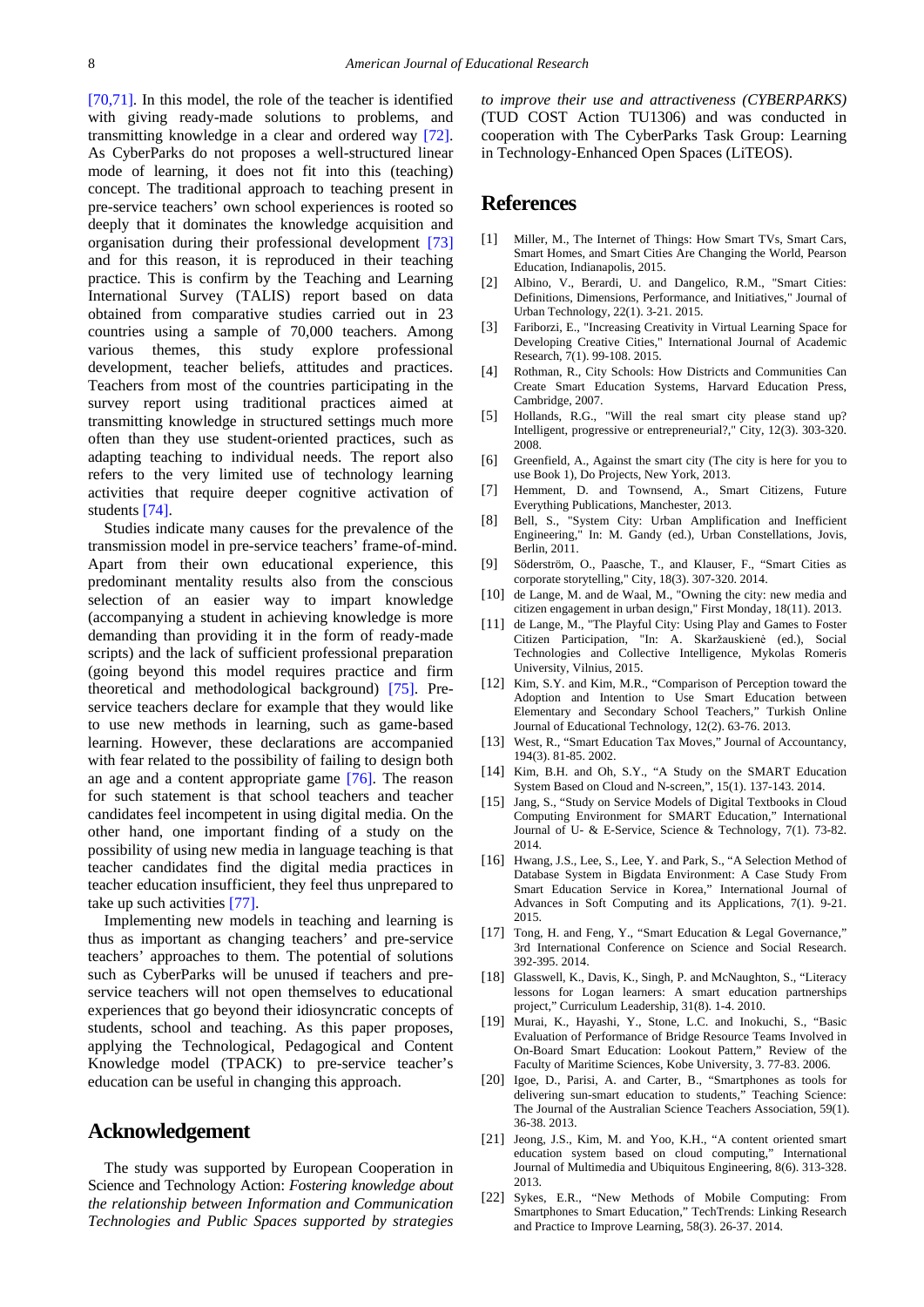- <span id="page-8-0"></span>[23] Sanghyun, J., "A study on the strategies for improving the accessiblility of the Korea Digital Textbook based UDL guidelines," The journal of Korea association of computer education, 12(3). 65-75. 2010.
- <span id="page-8-1"></span>[24] Al-Zoube, M., El-Seoud, S.A. and Wyne, M.F., "Cloud Computing Based E-Learning System," International Journal of Distance Education Technologies, 8(2). 58-71. 2010.
- [25] Bora, U.J. and Ahmed, M., "E-Learning using Cloud Computing," International Journal of Science and Modern Engineering, 1(2). 9- 12. 2013.
- [26] Masud, M.A.H. and Huang, X., "An E-learning System Architecture based on Cloud Computing," World Academy of Science, Engineering and Technology, 62. 74-78. 2012.
- [27] Pocatilu, P., "Cloud Computing Benefits for E-learning Solutions," Oeconomics of Knowledge, 2(1). 9-14. 2010.
- <span id="page-8-2"></span>[28] Thomas, S., "Cyberparks will be intelligent spaces embedded with sensors and computers," The Conversation, 16 May. 2014.
- <span id="page-8-3"></span>[29] CyberParks Project. Fostering knowledge about the relationship between Information and Communication Technologies and Public Spaces supported by strategies to improve their use and attractiveness. www.cyberparks-project.eu, [access: 08.06.2015].
- <span id="page-8-4"></span>[30] Smaniotto Costa, C., "Can we change processes in our cities? Reflections on the role of urban mobility in strengthening sustainable green infrastructures," Journal of Traffic and Logistics Engineering, 2. 141-155. 2014.
- <span id="page-8-5"></span>[31] Siemens, G., "Connectivism: A learning theory for the digital age," International Journal of Instructional Technology and Distance Learning, 2(1). 3-10. 2005.
- <span id="page-8-6"></span>[32] Bereiter, C., Education and mind in the knowledge age, Lawrence Erlbaum Associates, New Jersey, 2002.
- <span id="page-8-7"></span>[33] Buchem, I. and Perez-Sanagustin, M., "Personal Learning Environments in Smart Cities: Current Approaches and Future Scenarios," eLearning Papers, 35. 1-14. 2013.
- <span id="page-8-8"></span>[34] Meyrowitz, J., "The Rise of Glocality: New Senses of Place and Identity in the Global Village," In: K. Nyíri (ed.), The global and the local in mobile communication, Passagen Verlag, Vienna, 2005.
- <span id="page-8-9"></span>[35] Sharples, M., Arnedillo-Sánchez, I., Milrad, M. and Vavoula, G., "Mobile learning: Small devices, big issues," In: N. Balacheff, S. Ludvigsen, T. de Jong and S. Barners, (eds.), Technology-Enhanced Learning, Springer, New York, 2009.
- <span id="page-8-10"></span>[36] Pérez-Sanagustín, M., Buchem, I. and Kloos, C.D., "Multichannel, multi-objective, multi-context services: The glue of the smart cities learning ecosystem," Interaction Design and Architecture(s) Journal, 17. 43-52. 2013.
- <span id="page-8-11"></span>[37] Bonanno, P., "A Process-oriented Pedagogy for Ubiquitous Learning," In: T. Kidd and I. Chen (eds.), Ubiquitous Learning: A Survey of Applications, Research, and Trends. Information Age Publishing, Charlotte, NC, 2011.
- <span id="page-8-12"></span>[38] Kim, S.H., Park, N.H. and Joo, K.H., "Effects of Flipped Classroom based on Smart Learning on Self-directed and Collaborative Learning," International Journal of Control & Automation, 7(12). 69-80. 2014.
- <span id="page-8-13"></span>[39] Bijker, W.E., Of Bicycles, Bakelites and Bulbs: Toward a Theory of Sociotechnical, MIT Press, Boston, 1997.
- [40] Bijker, W.E., "How is Technology Made? That is the Question!," Cambridge Journal of Economics, 34. 63-76. 2010.
- [41] Byker, E.J., "Bangalore's Challenge: The Social Construction of Educational Technology in India's Silicon Valley," Global Studies Journal, 6(2). 25-31. 2014.
- [42] Fulk, J., "Social Construction of Communication Technology," Academy of Management Journal, 36(5). 921-950. 1993.
- [43] Inkinen, T., "The Social Construction of the Urban Use of Information Technology: The Case of Tampere, Finland," Journal of Urban Technology, 13(3). 49-75. 2006.
- [44] Lakhana, A., "What Is Educational Technology? An Inquiry into the Meaning, Use, and Reciprocity of Technology," Canadian Journal of Learning and Technology, 40(3). 1-41. 2014.
- [45] Lăzăroiu, G., "The Social Construction of Participatory Media Technologies," Contemporary Readings in Law & Social Justice, 6(1). 104-109. 2014.
- [46] Trevor, P. and Bijker, W.E., "The Social Construction of Facts and Artefacts: Or How the Sociology of Science and the Sociology of Technology Might Benefit Each Other," Social Studies of Science, 14. 399-441. 1984.
- <span id="page-8-14"></span>[47] Brantley-Dias, L. and Ertmer, P.A., "Goldilocks and TPACK: Is the Construct 'Just Right?'," Journal of Research on Technology in Education, 46(2). 103-128. 2013.
- [48] Heffernan, R.M., Motivators of Classroom Technology Use and Types of Technology Being Used in Public Elementary Schools in an Urban School District, Walden University, Minneapolis, 2012.
- [49] Polly, D., McGee, J.R. and Sullivan, C., "Employing Technology-Rich Mathematical Tasks to Develop Teachers' Technological, Pedagogical, and Content Knowledge (TPACK)," Journal of Computers in Mathematics and Science Teaching, 29(4). 455-472. 2010.
- <span id="page-8-15"></span>[50] Klichowski, M. and Smaniotto Costa, C., "How do Pre-service Teachers Rate ICT Opportunity for Education? A Study in Perspective of the SCOT Theory," Kultura i edukacja, 4. 2015.
- <span id="page-8-16"></span>[51] Colbjørnsen, T., "Digital divergence: analysing strategy, interpretation and controversy in the case of the introduction of an ebook reader technology," Information, Communication & Society, 18(1). 32-47. 2015.
- [52] Ya'acob, A., Nor, N. and Azman, H., "Implementation of the Malaysian smart school: An investigation of teaching-learning practices and teacher-student readiness," Internet Journal of e-Language Learning & Teaching, 2(2). 16-25. 2005.
- <span id="page-8-17"></span>[53] Atencio, M.,; Tan, Y.S.M., Ho, S. and Ching, C.T., "The strawberry generation… they are too pampered': Pre-service physical education teachers' perspectives on outdoor education in Singapore,' European Physical Education Review, 21(1). 31-50. 2015.
- <span id="page-8-18"></span>[54] Prieto, L.P., Wen, Y., Caballero, D. and Dillenbourg, P., "Review of Augmented Paper Systems in Education: An Orchestration Perspective," Journal of Educational Technology & Society, 17(4). 2014. 169-185.
- <span id="page-8-19"></span>[55] Acosta, E.S., Escribano Otero, J.J. and Toletti, G.C., "Peer Review Experiences for MOOC. Development and Testing of a Peer Review System for a Massive Online Course," The New Educational Review, 37(3). 66-79. 2014.
- [56] Aguaded-Gómez, J.I., "The MOOC Revolution: A new form of education from the technological paradigm?," Comunicar, 41(21). 7-8. 2013.
- [57] Andronie, M. and Andronie, M., "Information and communication technologies (ICT) used for education and training," Contemporary Readings in Law & Social Justice, 6(1). 378-386. 2014.
- [58] Kranz, G., "MOOCs: the Next Evolution in E-Learning?," Workforce, 93(4). 10-10. 2014.
- <span id="page-8-20"></span>[59] Sun, D., Looi, C.-K. and Xie, W., "Collaborative Inquiry with a Web-Based Science Learning Environment: When Teachers Enact It Differently," Journal of Educational Technology & Society, 17(4). 390-403. 2014.
- <span id="page-8-21"></span>[60] Ruiz-Calleja, A., Vega-Gorgojo, G., Asensio-Pérez, J.I., Gómez-Sánchez, E., Bote-Lorenzo, M.L. and Alario-Hoyos, C., "SEEK-AT-WD: A Social-Semantic Infrastructure to Sustain Educational ICT Tool Descriptions in the Web of Data," Journal of Educational Technology & Society, 17(2). 321-332. 2014.
- <span id="page-8-22"></span>[61] Valtonen, T., Kukkonen, J., Kontkanen, S., Sormunen, K., Dillon, P. and Sointu, E., "The impact of authentic learning experiences with ICT on pre-service teachers' intentions to use ICT for teaching and learning," Computers & Education, 81. 49-58. 2014.
- <span id="page-8-23"></span>[62] Beacham, N. and McIntosh, K., "Student teachers' attitudes and beliefs towards using ICT within inclusive education and practice," Journal of Research in Special Educational Needs, 14(3). 180-191. 2014.
- <span id="page-8-24"></span>[63] Barak, M., "Closing the gap between attitudes and perceptions about ICT-enhanced learning among pre-service STEM teachers.' Journal of Science Education and Technology, 23(1). 1-14. 2014.
- <span id="page-8-25"></span>[64] Day, L., "ICT: The changing landscape," Australian Primary Mathematics Classroom, 19(2). 23-27. 2014.
- [65] Koh, J.H.L., Chai, C.S. and Tay, L.Y., "TPACK-in-Action: Unpacking the contextual influences of teachers' construction of technological pedagogical content knowledge (TPACK)," Computers & Education, 78. 20-29. 2014.
- <span id="page-8-26"></span>[66] Kabakci Yurdakul, I. and Coklar, A.N., "Modeling preservice teachers' TPACK competencies based on ICT usage," Journal of Computer Assisted Learning, 30(4). p. 363-376. 2014.
- <span id="page-8-27"></span>[67] Koh, J.H.L. and Chai, C.S., "Teacher clusters and their perceptions of technological pedagogical content knowledge (TPACK) development through ICT lesson design," Computers & Education, 70. 222-232. 2014.
- <span id="page-8-28"></span>[68] Chant, R.H., Heafner, T.L. and Bennett, K.R., "Connecting Personal Theorizing and Action Research in Preservice Teacher Development," Teacher Education Quarterly, 31(3). 2004. 25-42.